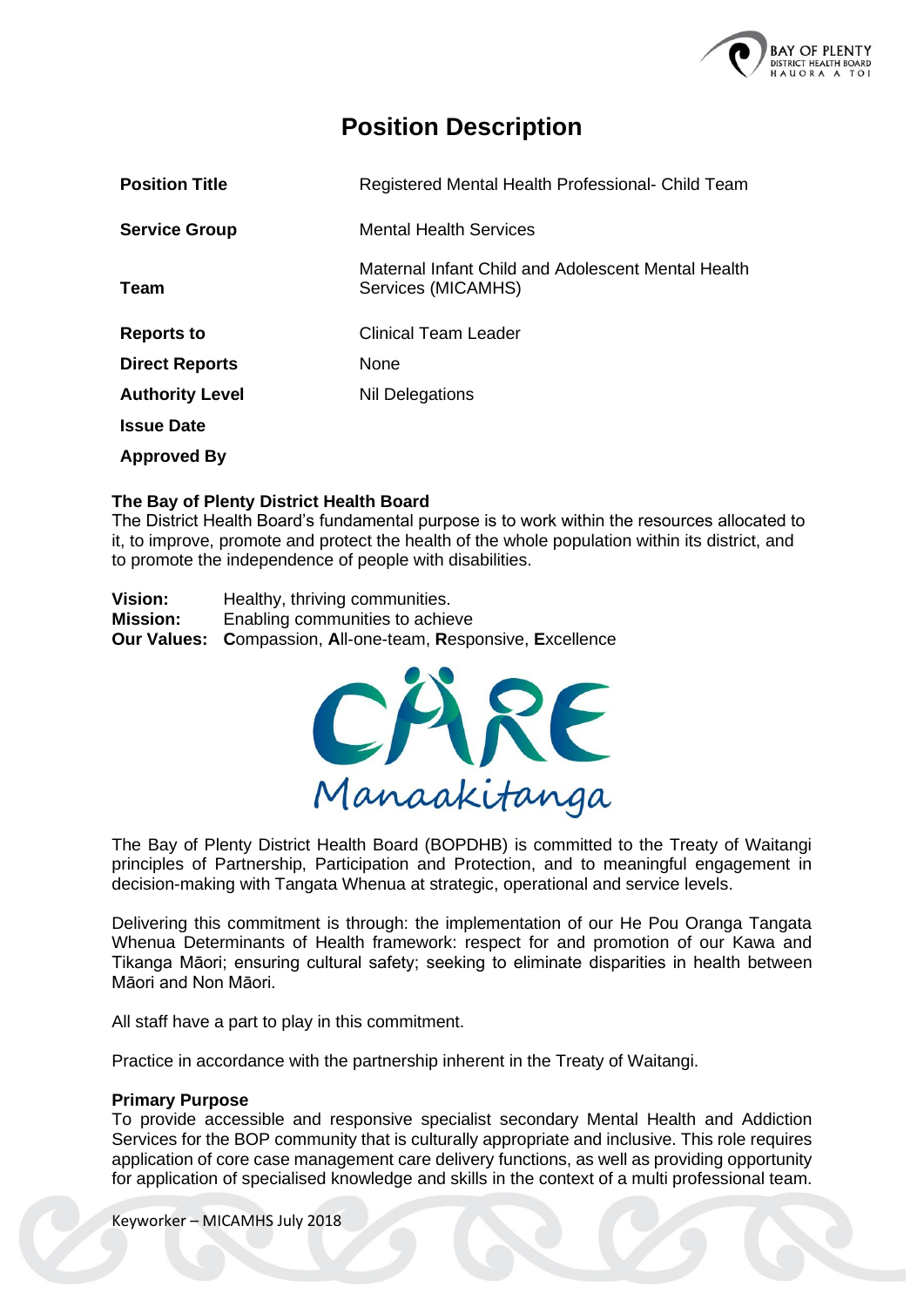

# **Principal Accountabilities**

## **1. Management of Care**

- Ensures a timely response and facilitation of the smooth transition of the client along the treatment pathway
- The principles and practice of culturally appropriate partnerships with service users and their families/whanau are incorporated in all facets of the treatment pathway and support and participation from Maori Health Services is actively sought as appropriate
- Knowledge of relevant legislation including Mental Health (Compulsory Assessment and Treatment) Act 1992, Privacy Act 1993, Health and Disability Act, Health Practitioners Competency Assurance Act, and the NZ Health Strategy (Te Tahahu; Te Kokiri)
- Conducts risk assessment, formulation, risk management planning and takes appropriate actions in crisis situations or emergency situations or when unexpected client responses or other situations occur that may compromise client or another's safety
- Conducts accurate comprehensive assessment and formulation of clients in a variety of settings using suitable assessment tools underpinned by evidenced based knowledge
- Provides appropriate health education appropriate to the needs of the client
- Ensures the client and their family / significant others are provided with appropriate information about their rights and explanation of the effects, consequences and alternatives of proposed treatment options to give informed consent according to their cultural and other preferences
- Facilitates treatment care planning in collaboration with clients and other specialist providers and coordinates referrals for appropriate services.
- Provides planned and appropriate care and therapeutic interventions to achieve identified outcomes and applies appropriate procedures and psychosocial skills in a competent and safe way
- Evaluates client's progress and outcomes against treatment goals and the national HONOSCA system and reflects with peers and members of the multidisciplinary team the effectiveness of the treatment
- Takes responsibility for transitioning the client safely back into GP or other care.
- Ensures documentation is current, accurate, timely and maintains confidentiality within legal, organisational and ethical requirements
- Demonstrates computer skills necessary to organise data for essential care delivery and to report data as required
- Discusses ethical issues related to the area of practice with clients/families and the health care team
- Actively uses strategies to enhance Recovery Principles and to challenge stigma and discrimination

## **2. Professional Responsibility**

- Accepts responsibility for ensuring that their decisions, practice and conduct meets the standards of the professional, ethical and legal standards in accordance with relevant legislation, codes, and policies and upholds client rights derived from that legislation
- Demonstrates commitment to the Treaty of Waitangi, the application of the Treaty principles into practice, and the improvement of Maori health status
- Ensures that relevant cultural, spiritual and family relational requirements for service users and their family/whanau within the context of their wider community is taken into consideration during clinical discussions and treatments in a manner that the clients determines as culturally safe.

Keyworker – MICAMHS July 2018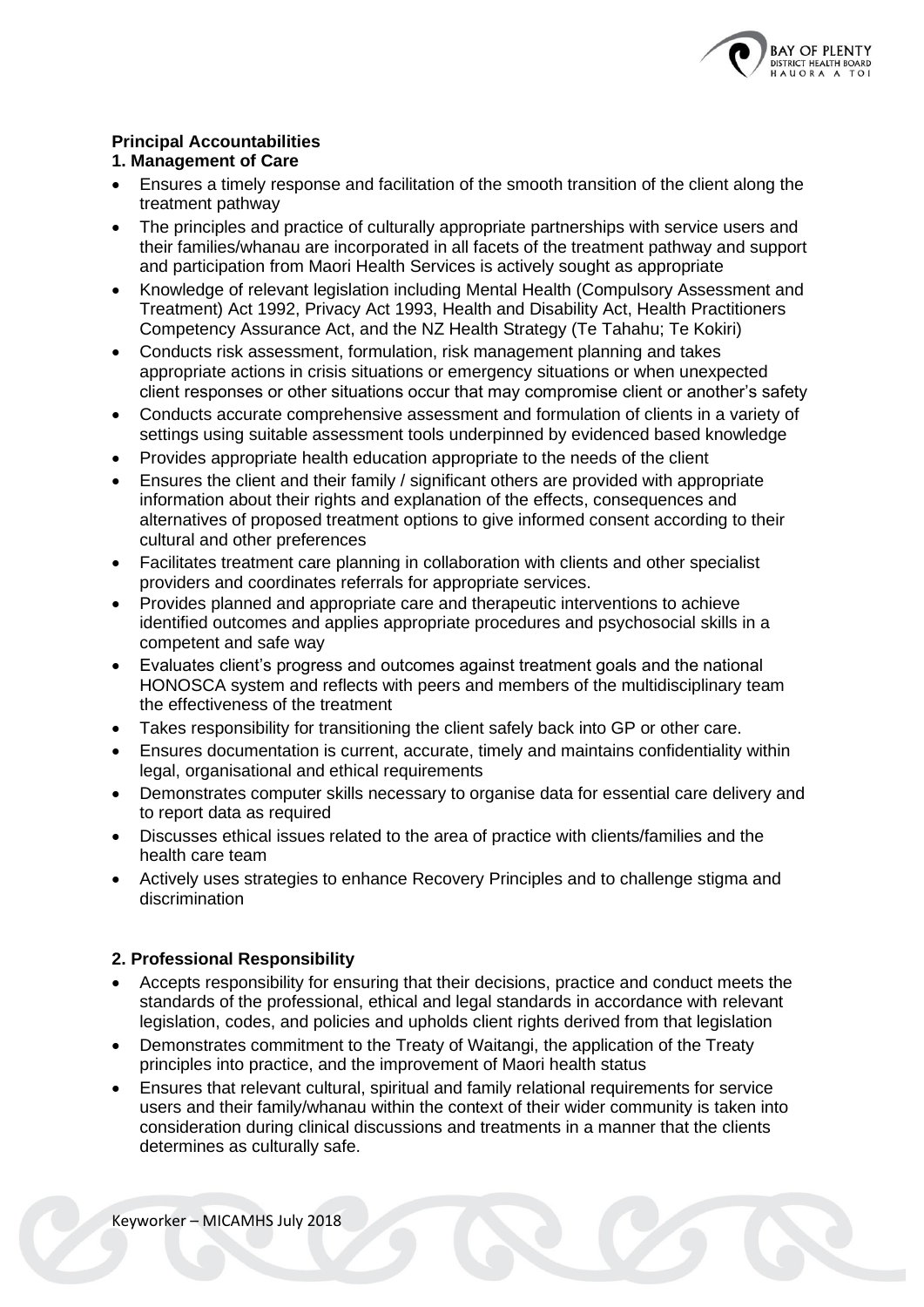

- Promotes an environment that enables client safety, independence, quality of life, and health
- Proactive and responsible in maintaining health and safety for clients, staff and public through hazard identification and reporting of reportable events
- Identifies and takes into consideration the complexity of physical, social, and wider community environmental issues such as general health and infection control principles that may impact on the safety and general health of service users, colleagues and others.
- Evaluates environmental safety, completes risk assessments, hazard identification and reportable events as required
- Proactive and responsible in maintaining health and safety and protection for clients, staff and public within legal and ethical frameworks
- Participates in In-service programmes, maintains BOPDHB and MH&AS mandatory certification and relevant training requirements and takes responsibility for own professional development.
- Evaluates the effectiveness of own care through participation in clinical supervision and seeking of assistance and knowledge as necessary
- Takes responsibility for keeping up to date with contemporary developments, maintaining own professional development and mandatory organisational training requirements.
- Contributes to the support, direction and teaching of colleagues to enhance professional development
- Participates in regular Performance Reviews and contributes to peer review
- Maintains a professional portfolio

## **3. Interpersonal Relationships**

- Demonstrates positive engagement and listening skills in therapeutic interpersonal relationships with service users and their family/whanau.
- Communicates effectively, positively and courteously with parents/families ,clients and the health care team
- Resolves problems and conflicts effectively using organisational structures and processes
- Practises in negotiated partnership with the client acknowledging family/whanau perspectives and supports
- Interpersonal relationships reflect the core values of compassion, positive attitude, responsiveness and excellence
- Develops and applies a repertoire of psychological and therapeutic skills such as Motivational Interviewing and other appropriate talking therapy skills to enhance the treatment of clients
- Demonstrates an ability to access and enter clinical information in organisational electronic systems and write reports and letters as appropriate.

## **4. Inter-professional Health Care and Quality Improvement**

- Engages in a collaborative service delivery approach with colleagues from the team and other health services to best meet service user needs
- Demonstrates ability to present referrals and crisis/acute cases for discussion at MDT meetings concisely, with attention to all relevant information, and participates in decisionmaking.
- Information documentation, communication and handover ensures effective and safe continuation of client care
- Develops a discharge/ transfer plan and follows up on referrals and care in consultation with the client, family and other health team members.

Keyworker – MICAMHS July 2018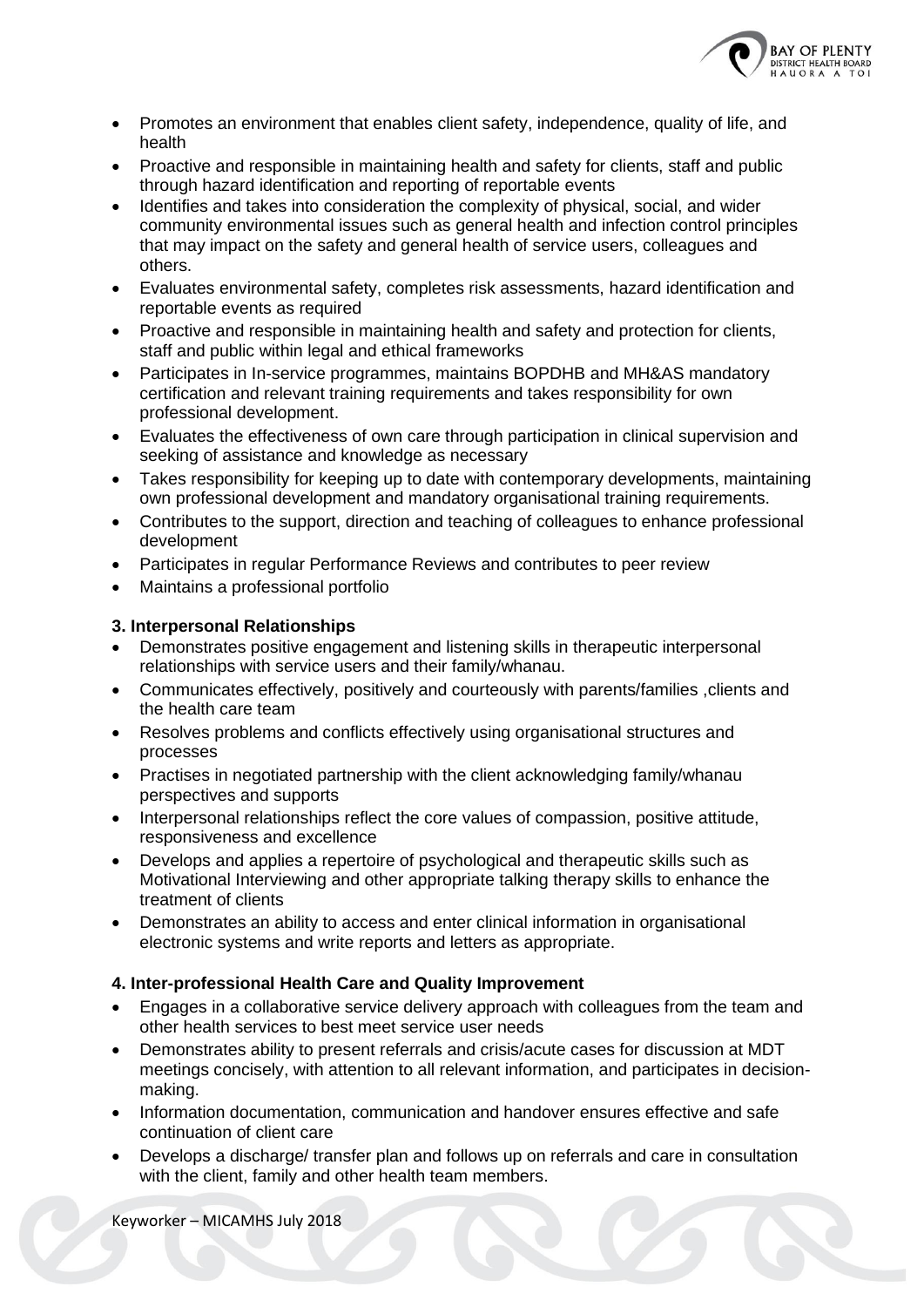

- Recognises and values the roles and skills of all members of the health care team in the delivery of care and makes appropriate referrals to other health care team members
- Ensures that own skills, knowledge and professional perspectives are made available to assist others in a positive, proactive and professional manner
- Demonstrates knowledge of community services and resources. Establishes and maintains networking relationships with GPs, relevant government and community agencies and provides consultation as necessary and involves stakeholders in planning, provision and monitoring of services.
- Participates in continuous quality service improvement initiatives and demonstrates flexibility to adapt to service changes to monitor and improve standards
- Participates in review and audit of practice and policies based on research and evidence

You will be part of the in hours roster to provide mental status assessments, risk assessments and to organise and assist with the implementation of a crisis management plans.

A function of BOPDHB is to provide a 24-hour service. This may at times necessitate you being required to change duties or transfer to another ward or department to ensure adequate coverage.

This position description is not exhaustive and the incumbent may be requested to perform any reasonable task within the scope of the position as requested by the Line Manager.

This position description is not exhaustive and the incumbent may be requested to perform any reasonable task within the scope of the position as requested by the Line Manager. This position description will be reviewed from time to time in consultation with the incumbent.

| <b>Internal</b>                                                                                                                                                                                                                                                                                                                          | <b>External</b>                                                                                                                                                                                                                |
|------------------------------------------------------------------------------------------------------------------------------------------------------------------------------------------------------------------------------------------------------------------------------------------------------------------------------------------|--------------------------------------------------------------------------------------------------------------------------------------------------------------------------------------------------------------------------------|
| Nurses and Allied Health leaders<br>MH&AS<br><b>Professional Advisors</b><br>$\bullet$<br>MICAMHS MDT<br>$\bullet$<br>Consumer Advisor<br>$\bullet$<br>Medical Staff<br>$\bullet$<br><b>Regional Maori Health Services</b><br><b>Speciality Nurses</b><br><b>Consumer Advisor</b><br>Family/Whanau Advisor<br><b>Paediatric Services</b> | <b>Clients and Families</b><br>$\bullet$<br>Non-government agencies and Primary<br>Health Care organisations<br>Schools and education services<br>$\bullet$<br>Ministry of Vulnerable Children Oranga<br>$\bullet$<br>Tamariki |

## **Key Relationships**

## **Success Profile**

| <b>CARE Values - Manaakitanga Who am I</b> |                                                        | <b>Experience - What have I done?</b> |                                                                              |
|--------------------------------------------|--------------------------------------------------------|---------------------------------------|------------------------------------------------------------------------------|
|                                            | Caring, empathetic, open and<br>supportive             |                                       | Extensive recent clinical experience in<br>acute mental health in-patient or |
| $\bullet$                                  | Respect each individual, polite and<br>non-judgemental |                                       | community setting and the confidence to<br>work independently                |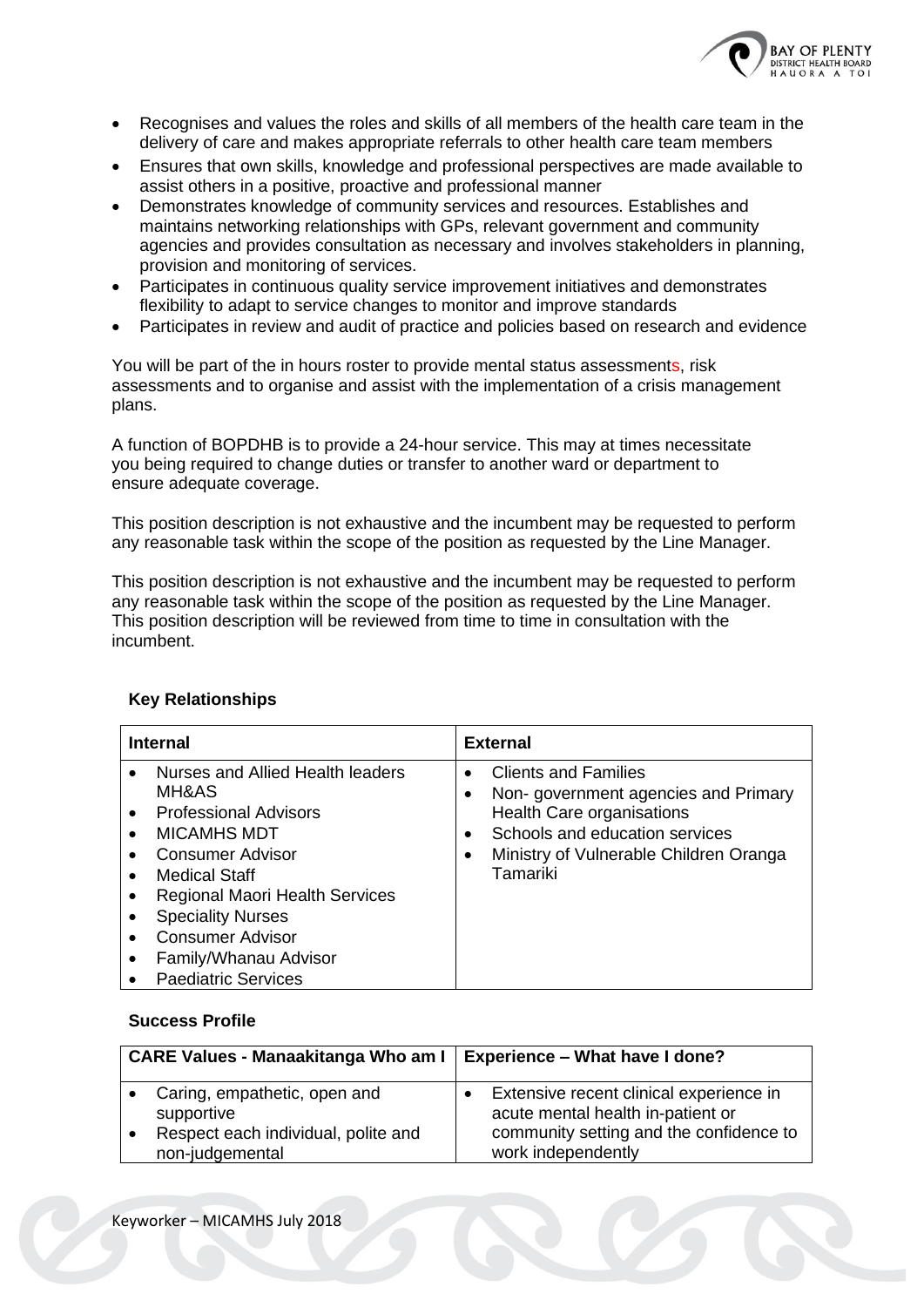

| $\bullet$<br>$\bullet$<br>$\bullet$<br>$\bullet$<br>٠<br>٠<br>٠              | Able to build a rapport, actively listen<br>to patients, show understanding and<br>make a difference<br>An effective communicator, work as a<br>team member, professional, calm,<br>willing and patient focused<br>Share knowledge, develop self and<br>others, will speak up about practice<br>issues and give/receive constructive<br>feedback<br>Involve the team/ patients/ families in<br>decisions<br>Self-aware, consistent, confident,<br>flexible, pay attention to detail and<br>plan ahead<br>Compassion for people & commit to<br>excellence<br>Respect for privacy<br>$\Box$ Ability to discuss &                | Competence in comprehensive<br>$\bullet$<br>assessment, risk assessment, the use of<br>the mental status examination and<br>problem formulation.<br>Demonstrated sound knowledge and<br>$\bullet$<br>understanding of mental illness and risk<br>assessment in relation to community<br>mental health care.<br>Knowledge of mental disorder, mental<br>$\bullet$<br>Illness and comorbidity of addiction<br>problems and intellectual disability<br>Clinical skills in engagement, de-<br>$\bullet$<br>escalation, conflict resolution, and<br>problem solving |
|------------------------------------------------------------------------------|-------------------------------------------------------------------------------------------------------------------------------------------------------------------------------------------------------------------------------------------------------------------------------------------------------------------------------------------------------------------------------------------------------------------------------------------------------------------------------------------------------------------------------------------------------------------------------------------------------------------------------|----------------------------------------------------------------------------------------------------------------------------------------------------------------------------------------------------------------------------------------------------------------------------------------------------------------------------------------------------------------------------------------------------------------------------------------------------------------------------------------------------------------------------------------------------------------|
|                                                                              | communicate                                                                                                                                                                                                                                                                                                                                                                                                                                                                                                                                                                                                                   |                                                                                                                                                                                                                                                                                                                                                                                                                                                                                                                                                                |
|                                                                              | Competencies - What am I capable of?                                                                                                                                                                                                                                                                                                                                                                                                                                                                                                                                                                                          | Knowledge - What do I know?                                                                                                                                                                                                                                                                                                                                                                                                                                                                                                                                    |
| $\bullet$<br>$\bullet$<br>٠<br>$\bullet$<br>٠<br>$\bullet$<br>$\bullet$<br>٠ | Level of fitness appropriate to the<br>physical demands of the role<br>Able to demonstrate a commitment to<br>quality<br>Flexible, adaptable and embrace<br>change<br>Show a professional demeanour and<br>high level of personal integrity<br>Well-developed problem solving and<br>critical thinking skills<br>Knowledge and understanding of<br>research findings to support evidence<br>based practice<br>Can utilise well-developed written and<br>verbal communication skills<br>Demonstrate a commitment to Treaty<br>of Waitangi<br>Committed to providing a culturally<br>safe environment for clients and<br>whanau | Registered Health Professional (Scope<br>$\bullet$<br>of Practice includes Mental Health) with<br>current practising certificate<br>Demonstrate a commitment to post-<br>$\bullet$<br>graduate study and professional<br>development<br>Professional portfolio<br>$\bullet$<br>Computer competent<br>$\bullet$<br><b>Current valid Driving Licence</b><br>$\bullet$                                                                                                                                                                                            |
|                                                                              | Have the ability to prioritise a varied<br>workload                                                                                                                                                                                                                                                                                                                                                                                                                                                                                                                                                                           |                                                                                                                                                                                                                                                                                                                                                                                                                                                                                                                                                                |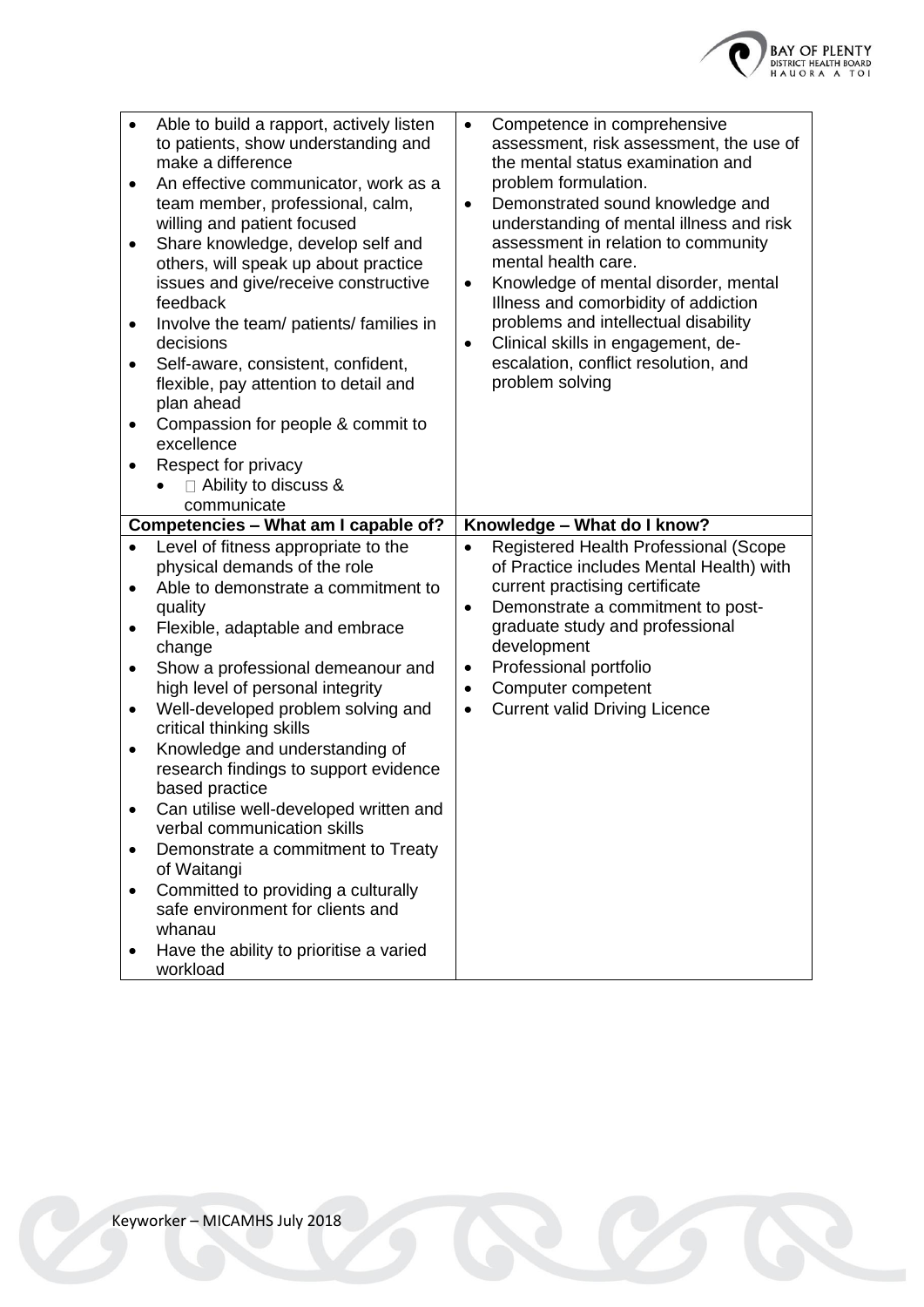

You agree to demonstrate flexibility and a willingness to perform a variety of tasks to promote and support BOPDHB initiatives.

You are required to meet the Health and Safety at Work Act 2015 requirements as set out in the BOPDHB Health and Safety policies and protocols. This includes completing successfully any health and safety training provided by the BOPDHB.

You are required to maintain a standard of health which will allow for the performance of all duties and functions of the position. All BOPDHB sites are smokefree environments.

#### **Health Practitioners Competence Assurance Act 2003**

- 1. You are required to maintain your current competency based practicing certificate.
- 2. You must notify your Manager of any changes to scope or conditions on practice (determined by Regulatory Authority).
- 3. You must complete the requirements of any competency programme.
- 4. You must notify your employer of concerns relating to the risk of harm to the public of another health practitioner practicing below the required standard of competence.
- 5. Know the provisions of the HPCAA as the governing legislation.

### **Vulnerable Children Act 2014**

Due to this position having contact with children and the BOPDHB's commitment to child protection, you will be subject to 'safety checks' under the Vulnerable Children Act at the time of hire and thereafter as per the relevant legislation.

#### **Position Holders Declaration**

I certify that I have read, understand, and agree to this position description.

**Name:** \_\_\_\_\_\_\_\_\_\_\_\_\_\_\_\_\_\_\_\_\_\_\_\_\_\_\_\_\_\_\_\_\_\_\_\_\_\_\_\_\_\_\_\_\_\_\_\_\_\_

Signature:

**Date:** \_\_\_\_\_\_\_\_\_\_\_\_\_\_\_\_\_\_\_\_\_\_\_\_\_\_\_\_\_\_\_\_\_\_\_\_\_\_\_\_\_\_\_\_\_\_\_\_\_\_